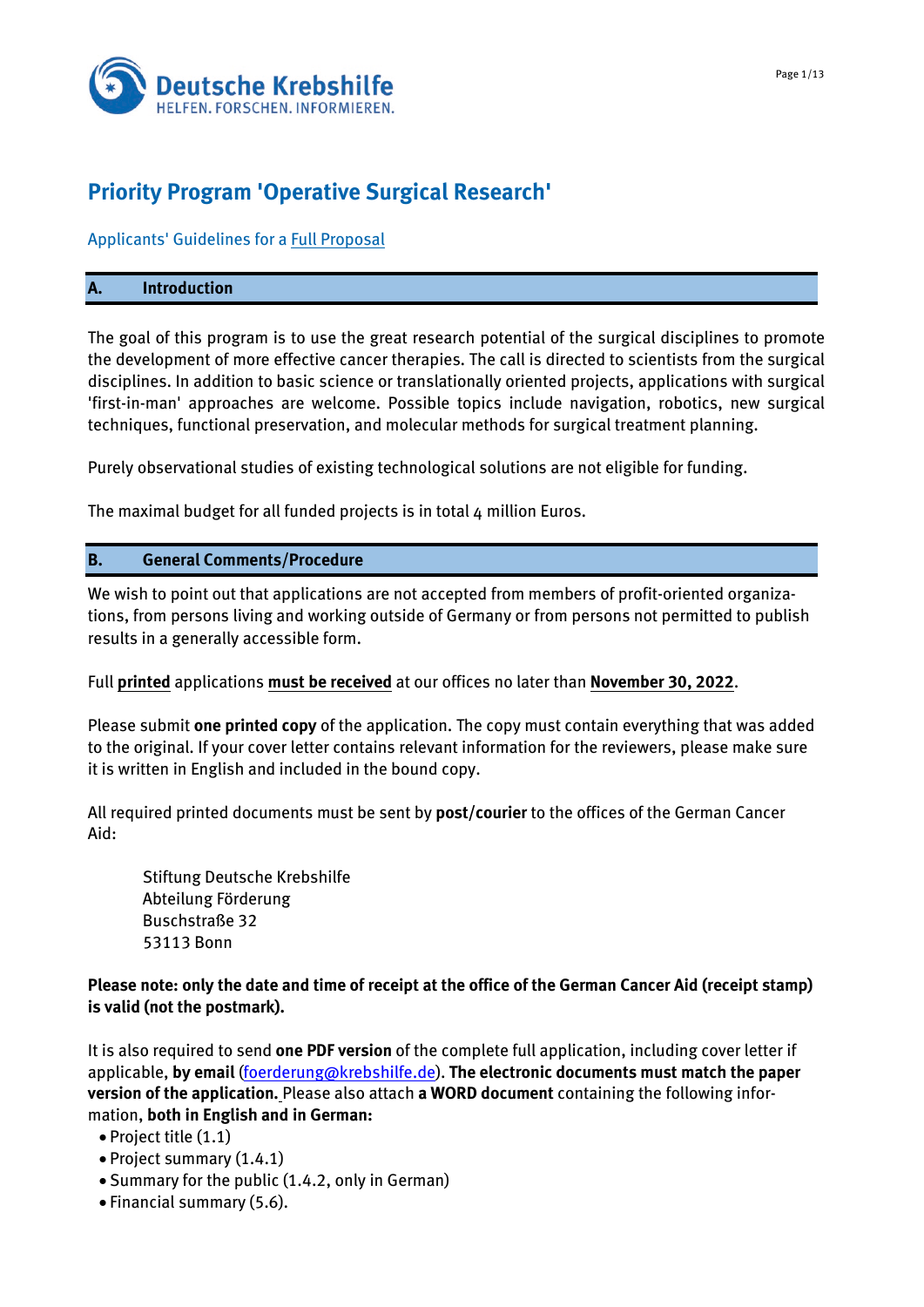

# **The total size of the files must not exceed 15 MB. ZIP files cannot be accepted.**

Within two weeks after receipt of the full applications by **the office of the German Cancer Aid**, the coordinator will receive a written confirmation of receipt, together with a reference number. If you do not receive confirmation of receipt, please send an email to the funding department of the **German Cancer Aid** [\(foerderung@krebshilfe.de\)](mailto:foerderung@krebshilfe.de), giving the full project title and your telephone number.

#### **Please note:**

Contacting members of the reviewer committee in the context of the review process may be considered an attempt to influence their decisions and will lead to termination of the review process.

If you have any questions, please contact:

- Dr. Christine Paprotka, 0228 / 72990-218, e-mail: [paprotka@krebshilfe.de](mailto:paprotka@krebshilfe.de)
- Marina Stockem, 0228 / 72990-215, e-mail: [stockem@krebshilfe.de](mailto:stockem@krebshilfe.de)

**C. Guidelines**

**Please read the following information carefully and adhere to all points.** 

#### **The application (excluding appendices) should not exceed 20 pages**.

**To simplify the reviewers' evaluation process, you should:** 

- address all points mentioned in the guidelines and repeat all titles and section numbers,

- use 'Verdana', font size 10 and 1.2 line spacing.

#### **Literature references:**

If you use literature references in your text, please place the reference number superscripted after the citation. However, please do not use citations in the project summary (1.4).

# **Terms to be used in the application:**

For consistency in the review process, **only** use the following terms **for participating persons**:

**Lead Applicant**

**Co-Applicant**\*

**Patient representatives**

**Cooperation Partner\*\*** (no CV and no signature needed). Cooperation partners **do not** receive any direct funding.

**\***The lead applicant and co-applicants **must not** be employed in a foreign country, as **no funding from the German Cancer Aid may be used outside of Germany**. Companies are not allowed as co-applicants. If companies offer material, we need a MTA (Material Transfer Agreement). Please see **Appendix I** - Co-operation with Industry/Companies of these guidelines.

\*\*Persons from foreign countries can only participate as cooperation partners.

**All applications must be in English.** An international committee of experts will evaluate the submitted applications. Therefore, please make sure that all information in your application is in English, including CVs, third party funding and all correspondence (letters of support, quotes). Your cover letter will only be forwarded to the reviewers if it is in English. However, please note that **project title (1.1), project summary (1.4), and financial summary (5.6 - Appendix II of these guidelines) must also be submitted separately in German for internal purposes.**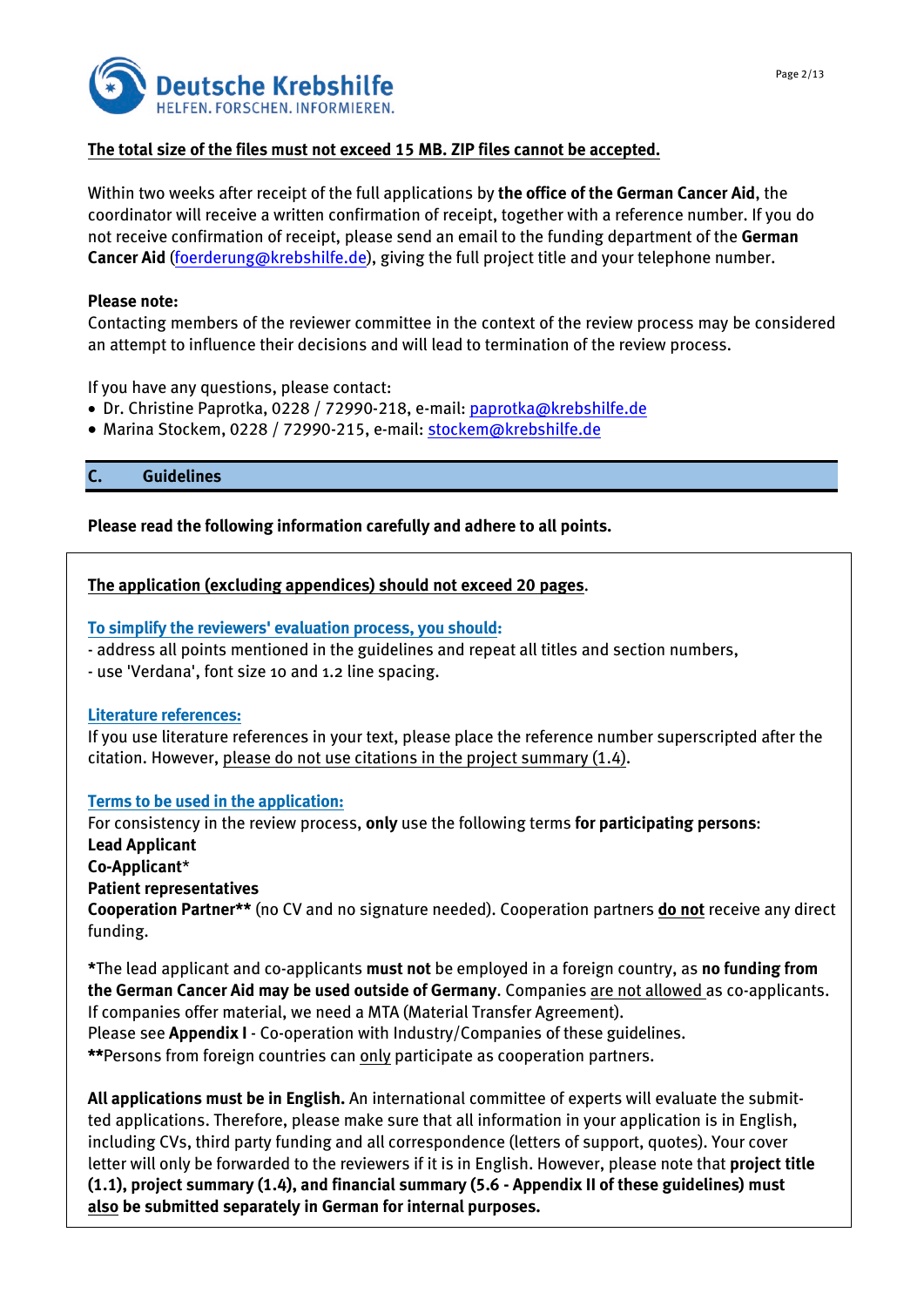



**Please check your application completely before submitting.** The German Cancer Aid reserves the right to reject and send back incomplete applications or applications that have not been prepared according to the guidelines. Therefore, we urge you to address all points in the guidelines. Points that do not apply to your project, should be marked as 'Not applicable'.

# **1. General Information**

**1.1 Project title** (not more than 160 characters each, including spaces and commas)

# **1.2 Requested funding period of proposed project (in months)**

# **1.3 Applicant(s)**

For each applicant:

- First name, surname, degree
- Full name of the institution at which the applicant works
- Postal address
- Telephone and e-mail address

# **1.4 Summary**

**1.4.1 Short summary / description of the planned project** (not more than one page for each language)

Please provide a description of the overall concept and focus of the project. Describe the principal aspects, e.g., goals, the hypothesis and rationale of the project, design, expected outcome of your project. Are there expected translational aspects of the project? (Do not include charts, figures, graphs, or footnotes. The summary will be included in the various documents of the review process and must be able to stand on its own).

**1.4.2 Summary comprehensible for the public** (not more than one page, only in German) Also, a generally comprehensible project description must be provided. This should enable patient representatives to participate in the application and review process. In the case of funding, this project description can also be published as a press release.

# **1.5 Key words**

- **2. Table of contents**
- **3. Project description**

# **3.1 Status of research**

The current status of research should be briefly and precisely described, as it is directly related to the project and justifies the project's potential funding. The most important relevant articles by other scientists should be cited.

# **3.2 The applicants' previous work**

Previous work must be described specifically and completely, referring to work from the applicants and other scientists. Publications which have not yet appeared should be listed as 'in press in …', 'accepted by …'. Please do not mention manuscripts which are 'under preparation' or 'submitted'.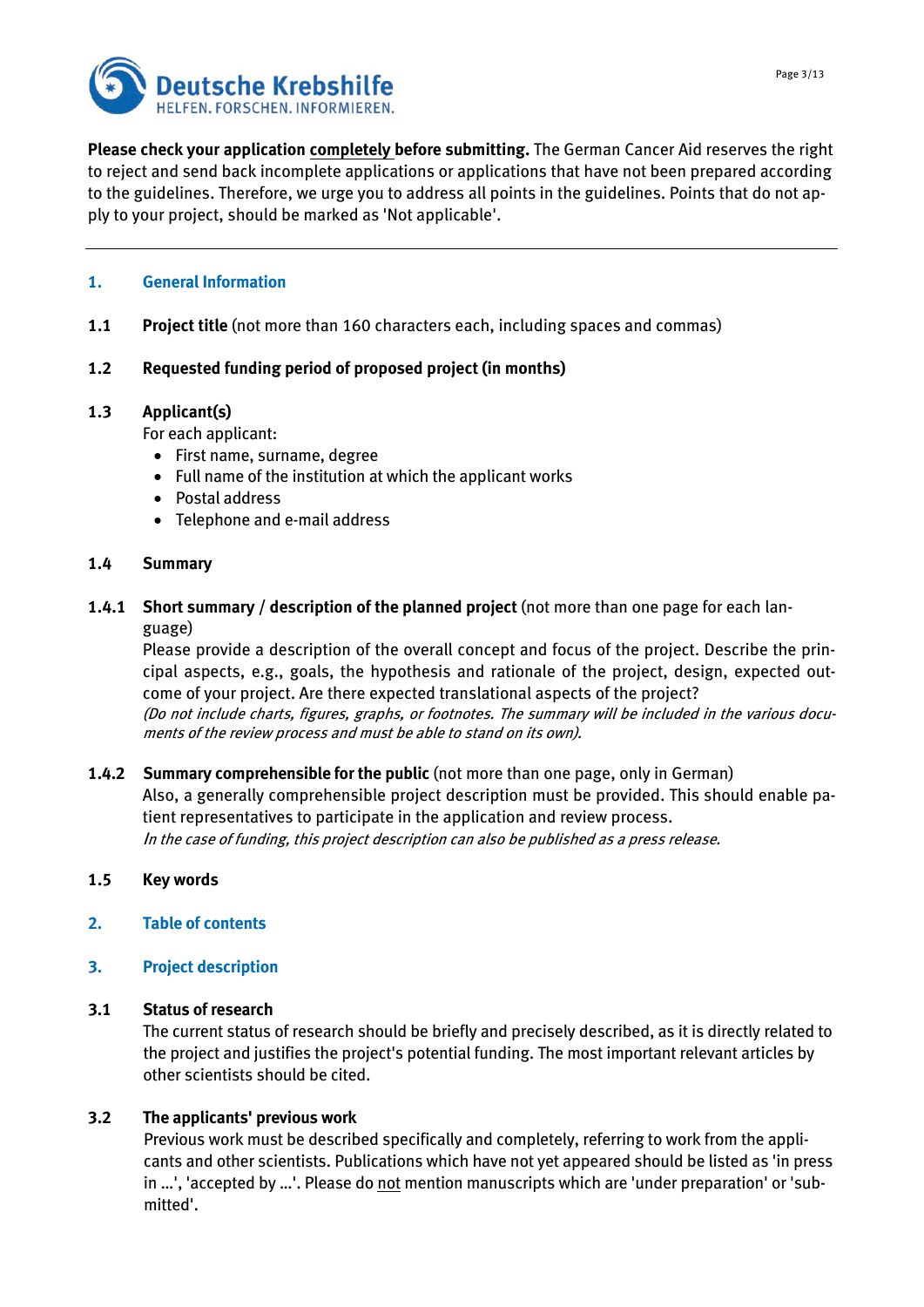

In case of more than one applicant: Have the participating research groups already collaborated (e.g., documented by joint publications)? Please explicitly explain how the planned collaboration is expected to work.

# **3.3 Hypothesis / Objectives of the planned project**

Please describe the hypothesis and the scientific objectives of the proposed project. The project objectives may also be presented in the form of a list.

# **3.4 Innovation**

Please explain how the conceptual idea behind the approach is truly innovative. Please also explain the expected benefit for the patient. What results can be expected from the project? When / how soon can the results be expected to be translated into clinical practice?

# **3.5 Work program**

Detailed description of the planned project during the application period. All methods used in the project must be specified and - if they are not standard methods - briefly described, if necessary, with reference to publications. Which methods are already available? Which ones must be developed? Is support required from outside the own research group?

# **3.6 Patient participation**

It is recommended to involve patient representatives, e.g., in the conceptual project design, the of patient-relevant endpoints and the preparation of patient information. Please describe how patient participation is planned to be implemented in the project, which roles and tasks will be fulfilled by the patient representatives.

# **4. Timeline**

Outline of the timeline of the work program.

# **5. Information on the requested funding**

All amounts under 5.1- 5.5 must match the amounts listed in the summary under 5.6.

Please note that all contracts/agreements with third parties (for sequencing, analyses, etc.) fall under the rubric 'Other' and not 'Consumables'. Cost estimates for these items and for investments from the third parties must also be submitted.

Please also note the following:

#### **Travel costs:**

Only apply for travel costs for travel that is absolutely essential for the successful realization of the project (e.g., meetings of the work group or with cooperation partners).

Funds for congress or convention trips cannot be requested. Do not list them in the application. However, if your project is approved by the German Cancer Aid, there is a possibility to reallocate funds from 'Consumables'. Up to  $\epsilon$  1,000 (cost-neutral) per year for project-related congress trips with active participation can be allocated. However, the reallocated amount may not exceed 10% of the total approved funding for consumables for the entire project.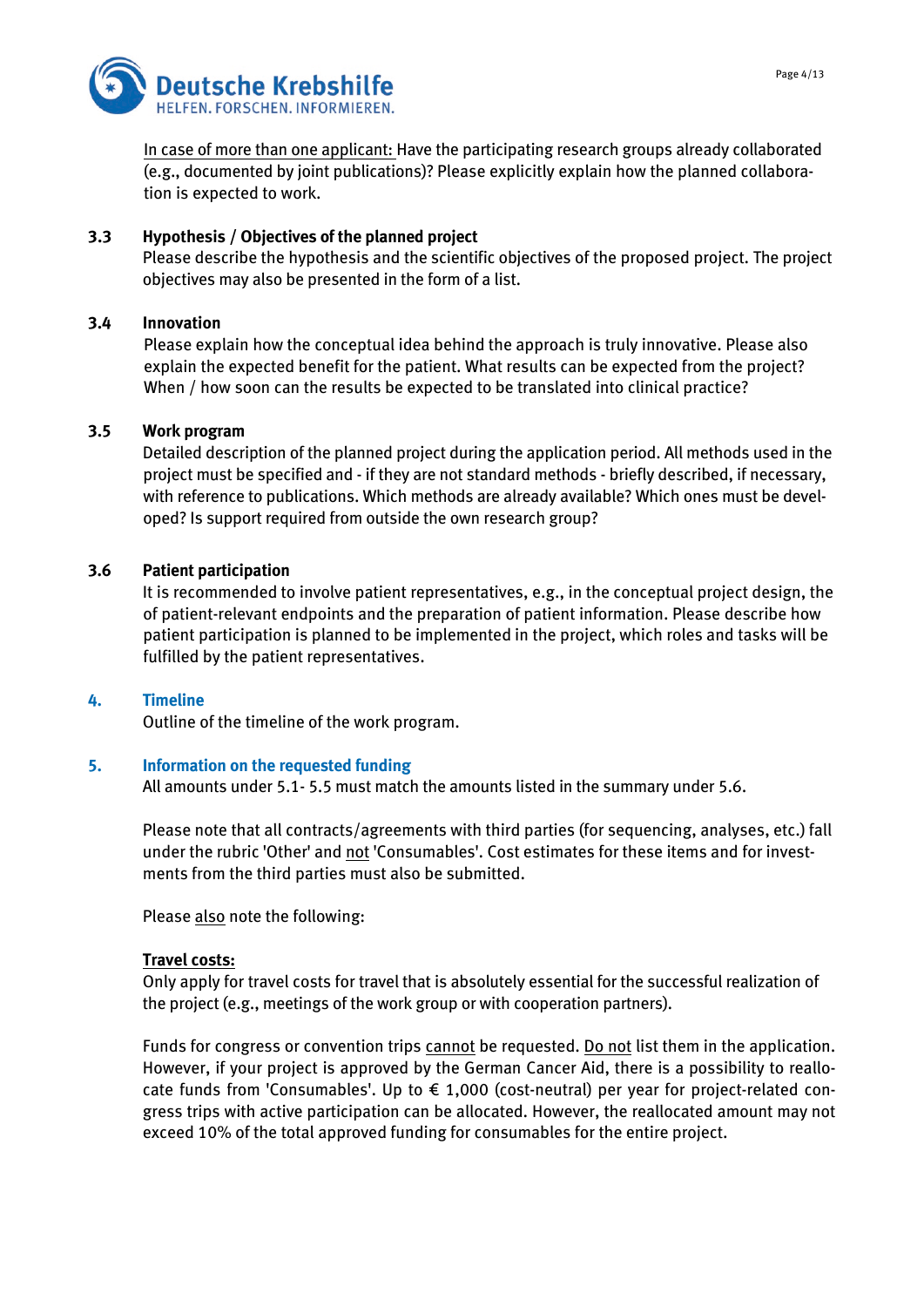

#### **Publication costs:**

Funds for publication costs also cannot be requested. Do not list them in the application. Again, there is the possibility to reallocate funds from 'Consumables', if funding is approved. Up to €750 (cost-neutral) per year can be reallocated from the approved consumables. The financing of abstracts or reprints is excluded. The reallocated sum, however, cannot exceed 10% of the total approved funding for consumables for the project.

For reasons of principle, the German Cancer Aid does not fund overhead costs.

#### **5.1 Requested funding for personnel**

The following information is required:

- Title of the position in the application (e.g., technician, scientific assistant, PhD student, physician).
- The required duration of employment (e.g., for 3 years).
- The salary group in accordance with the collective agreement for federal state public employees (TV-L).
- A precise description of the duties of each employment position in the application (a reference to the work program is not sufficient).
- If the persons for whom the personnel funds are requested are already known, please give their names.

#### **5.2 Investments**

These particularly include scientific equipment. The following information is required:

- The identity of the equipment.
- A detailed justification why each equipment in the application is needed for carrying out the project, with reference to equipment that is already available.

Please be aware that the German Cancer Aid does not finance basic laboratory equipment.

#### **5.3 Consumables**

Please identify the consumables (e.g., chemicals or antibodies) or assign the consumables to specific experimental or methodological aspects. Give the annual amount and total amount for the funding period in Euros for each position in the application. Please note that all contracts/agreements with third parties (for sequencing, analyses etc.) fall under the rubric 'Other' and not 'Consumables'.

#### **5.4 Purchasing and keeping laboratory animals**

Please give the funds in the application for purchasing and keeping laboratory animals according to the following table:

| Research<br>Group | Species | Number | Ø Period kept in<br>weeks | Purchasing costs |       | Costs for keeping animals |       | Site of animal<br>keeping |
|-------------------|---------|--------|---------------------------|------------------|-------|---------------------------|-------|---------------------------|
|                   |         |        |                           | per animal       | total | per animal/<br>week       | total |                           |
|                   |         |        |                           |                  |       |                           |       |                           |
|                   |         |        |                           |                  |       |                           |       |                           |
|                   |         |        |                           |                  |       |                           |       |                           |
|                   |         |        |                           |                  |       |                           |       |                           |
|                   |         |        |                           | total:           | €     |                           | €     |                           |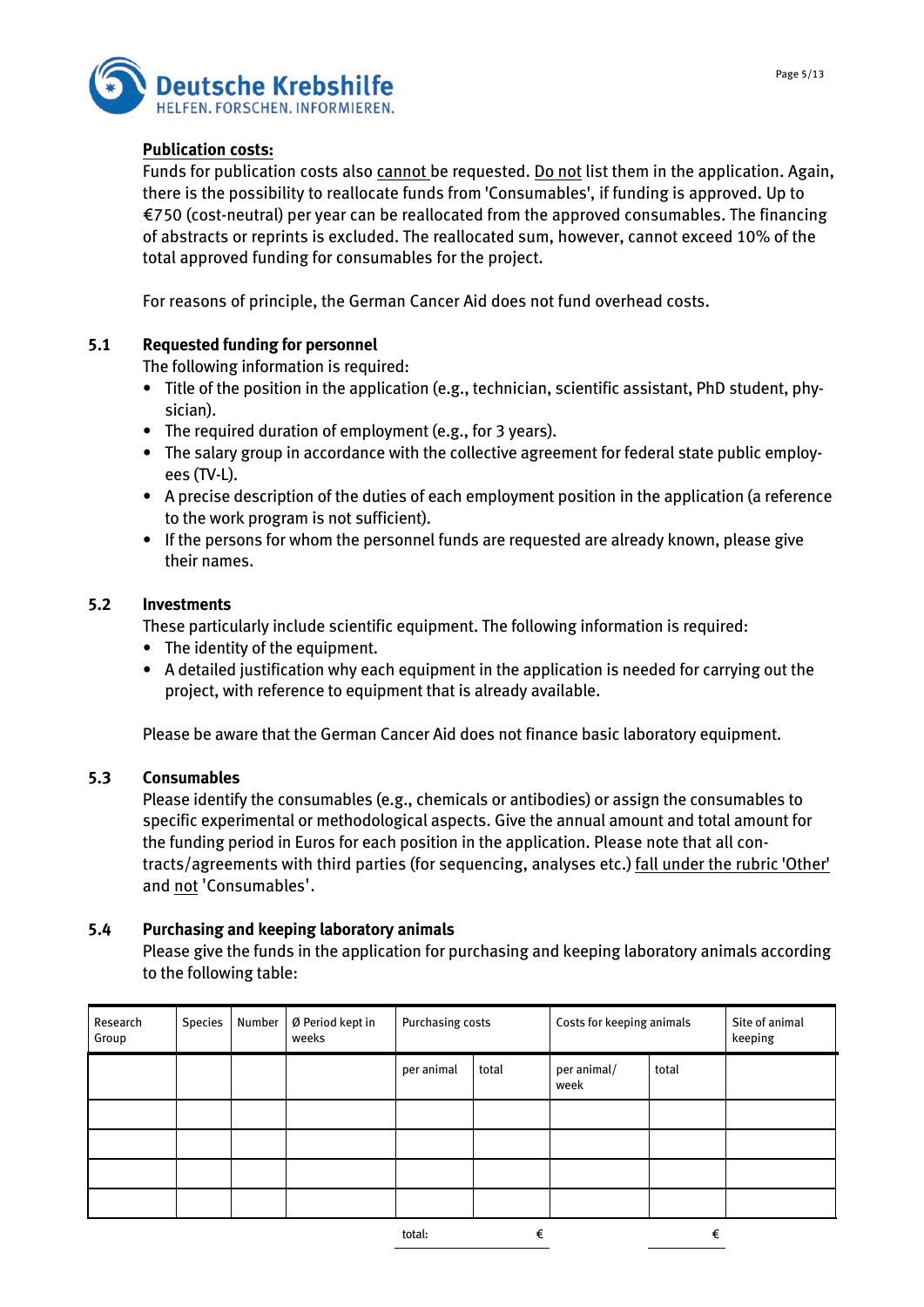



# Costs for keeping animals:

Please give the costs for keeping animals under separate headings, such as feed, animal care, electricity, water, etc. Only costs which are not part of the basic infrastructure of an animal facility (e.g., building, water, electricity) can be included in the application. Other supplies for animal experiments (e.g., drugs, anaesthetics, operation instruments, etc.) or other materials for animal experiments will be classified under requested funds for consumables, investment funds or other funds.

Funds for genotyping of animals are part of the basic infrastructure and cannot be financed by the German Cancer Aid.

Please note that the individual elements in the funds for purchasing and keeping laboratory animals must be clear to the reviewers.

# **5.5 Other requested funds**

These include commissions to third parties. Please include cost quotation(s). Please specify in this section if you plan contracts with third parties for example for DNA/RNA/protein sequencing or generation of mice, etc.

For travel and publication costs, please see the above-mentioned remarks.

#### **5.6 Summary of requested funding**

This has to be an overview of all requested funding in tabular form. Please use the table in **Appendix II** of these guidelines in landscape format.

# **6. Conditions for conducting the project**

#### **6.1 Members of the research group**

Please list all additional members (participating scientists and support staff) required for the work group. Give name, academic degree, and professional position. Also give a brief description of the duties of each employee participating in the project.

# **6.2 Cooperation with research groups outside the project**

Please only specify those scientists or physicians with whom specific collaboration exists or will exist. Please include (as an appendix to the proposal) a written agreement of cooperation for each partner, which must state the content of the project-specific cooperation.

# **6.3 Cooperation with patient representatives / patient organizations**

Please indicate only those patient representatives with whom actual collaboration exists or will exist. Please include (as an appendix to the proposal) a written agreement of cooperation, which must state the specific role and tasks of the patient representatives in the project.

# **6.4 Cooperation with companies**

Please state whether and to what extent you cooperate with an industrial partner in the context of the project applied for. Attach the corresponding confirmation from the industrial partner (e.g., 'Material Transfer Agreement' form). Please refer to **Appendix I** of these guidelines.

# **6.5 Instrumental equipment already available**

Please provide information on the equipment you have available on site for the project.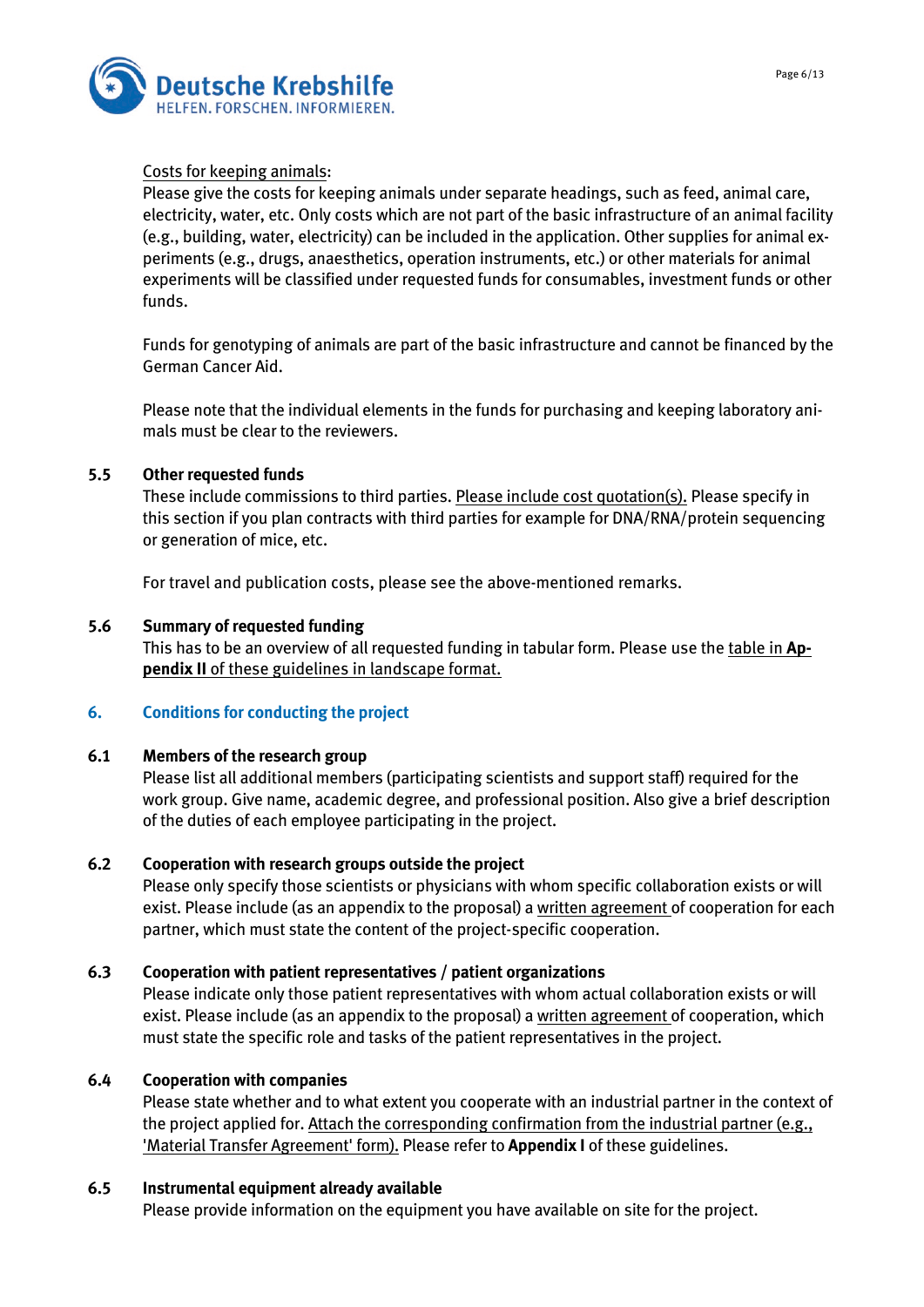

#### **6.6 Contribution of the participating institution(s) to the infrastructure**

For example, provision of human resources, funds for consumable materials or for equipment for the subproject in the application.

**6.7 Contribution of applicants to the project** (in percent of working time)

#### **6.8 Information on administrative processing**

Please indicate the responsible third-party funding administration in case your project is funded. If you are working at several institutions, please indicate exactly where the project is to be carried out.

#### **7. Reference list**

Citation lists are to be put at the end of this section.

#### **8. Appendices**

Please include all appendices if applicable. Also remember to include the appendices in the copy of the application.

#### **8.1 CV/Publication lists/Third party-funding for all applicants**  For each applicant:

- 
- Current tabular CV in English
- Third-party funding**\*** (all titles in English)
- Publication list of the 10 most important publications. Do not add more than 10. All authors must be given for the citations in the publication list. The abbreviation "et al." is not sufficient.

**\*Third-party funding:** List all current and applied for external funding for each applicant at the time of the application – giving the project title, the source of funds, the duration of funding (in months), the amount of funding and the start and end of the project (month/year) for each project. Please use the project title in full length and in English. Please give the reference number, if the project is funded by German Cancer Aid).

Please also clearly distinguish thematically similar projects from the project you are currently applying for.

#### **8.2 Letters of Approval**

Letters of Approval from the head of all participating institutions/organizations (not applicable if the head itself is participating.

#### **8.3 Ethics committee vote**

A statement from the responsible ethics committee is required for the planned project, if studies are performed on humans or if human material (e.g., blood or tumour tissue/samples) is used - if personal data are used, e.g. in connection to human genetic questions, tumour banks, etc. The statement from the ethics committee must make it clear that they have no objections to the implementation of this project and its funding by the German Cancer Aid. The vote has to refer to the grant application (the title of the application has to be mentioned). If this is not the case, the applicant has to include a signed statement that all experiments performed on humans or human material are included in the vote. Attach the statement from the ethics committee as an appendix, or, if applicable, point out that the ethics vote will be submitted later. A favourable statement from the ethics committee is required no later than the funding start date or by the first disbursement of funds. You must inform the German Cancer Aid if you work with anonymous sample material, even though this does not require a statement from the ethics committee.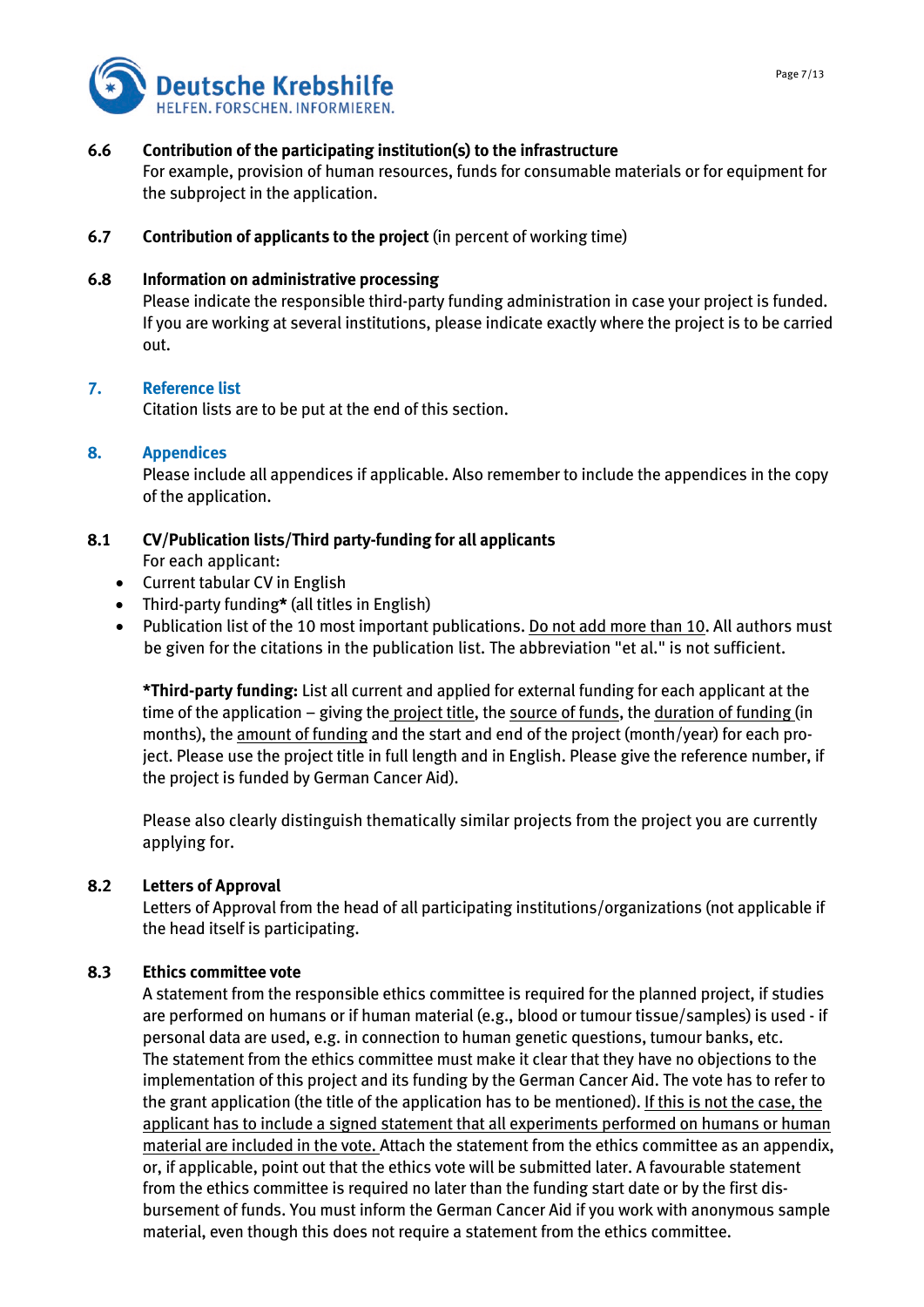



#### **8.4 Genetic engineering**

If work with genetically modified organisms or work on genetic engineering is planned, attach the completed and signed **Appendix III** 'Genetic Engineering Studies at Safety levels 1 and 2' of these guidelines to your application.

#### **8.5 Animal experiments**

If animal experiments are planned, please attach the completed and signed **Appendix IV** 'Animal Experiments' of these guidelines to your application.

#### **8.6 Handling of your Personal Data**

Please read and sign **Appendix V** "Hinweise zur Verarbeitung Ihrer personenbezogenen Daten" of these guidelines which informs you which personal data we will collect and to what purpose we will use it during the reviewing process. Appendix V must be signed by the lead applicant as well as all co-applicants.

- **8.7 Other appendices** (e.g., reprints, manuscripts, cooperation agreements, quotes from third parties, 'Material Transfer Agreement')
- **8.8 Confirmation** that the application has not been submitted to any other funding organisation together with all applicant signatures.

#### Confirmation using the following declaration:

No equivalent or thematically similar application has been submitted to any other funding organisation or has already been processed and advocated by any other funding organisation. During the processing of this application by the German Cancer Aid, I will not submit any equivalent or thematically similar application to any other funding organisation.

Place, date, and signatures of all applicants. You may use electronic signatures. Do not submit the signatures on separate pages.

#### **Additional Comments**

- No legal claim for funding can be derived from the submission of an application. The applicant has no claim that a submitted application should be returned.
- German Cancer Aid retains the right to check for duplicate funding by providing other external funding sources with the applicant's information (name, theme and objective of the project).
- The acceptance of a research grant obligates the funding recipient to comply with the rules of Good Scientific Practice. The rules of Good Scientific Practice are described in detail in the user guidelines for research funds from the German Research Foundation (DFG preprints 2.01 and 2.02). In the event of scientific misbehavior, sanctions can be concluded. In particular, scientific misbehavior is present when false information is provided deliberately or with gross negligence in a context of considerable scientific importance, or the intellectual property of others is violated or their research work is impaired. The circumstances of the individual case are always decisive.

Last updated: May 2022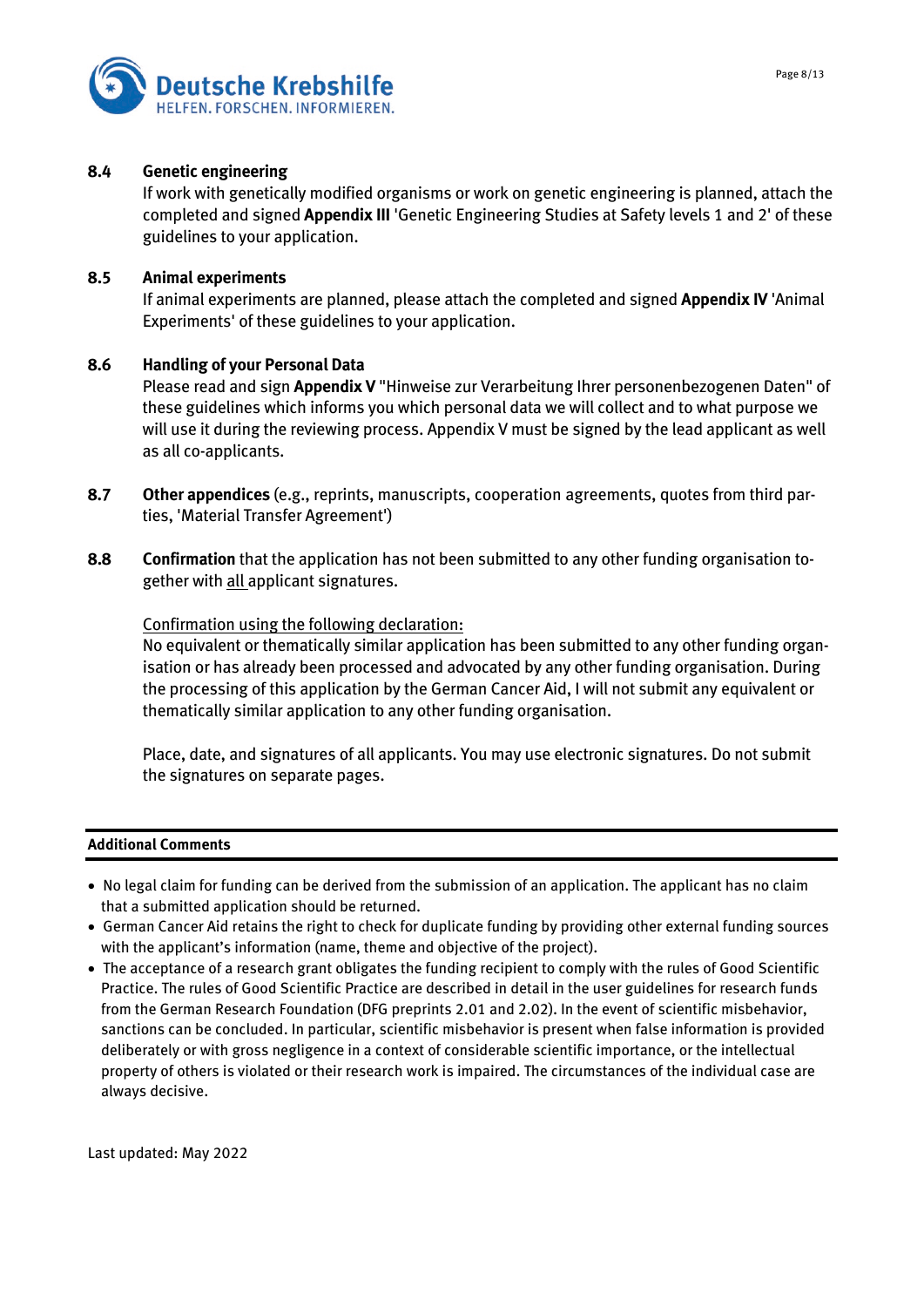

# **APPENDIX I: Cooperation with Industry/Companies**

Conditions, which must be fulfilled, when the execution of the research project is essentially dependent on a substance or service produced and provided by a company:

- 1. Studies, which are the focus and interest of the industry (e.g pharmaceutical industry, manufacturers of medical products), are excluded from funding.
- 2. It must be clearly shown that the project could not be executed without the support of the German Cancer Aid (sole financing by company not possible).
- 3. During the entire study period, the study management must be prepared to reveal the complete project financing to the German Cancer Aid at any time (transparency).
- 4. Industrial partners are not allowed to influence the design or execution (no contract research) of the project. Nor are they to influence the evaluation and publication of the study results (publication rights).
- 5. Written agreements with industrial partners must be attached to application.
- 6. The project management must have data sovereignty.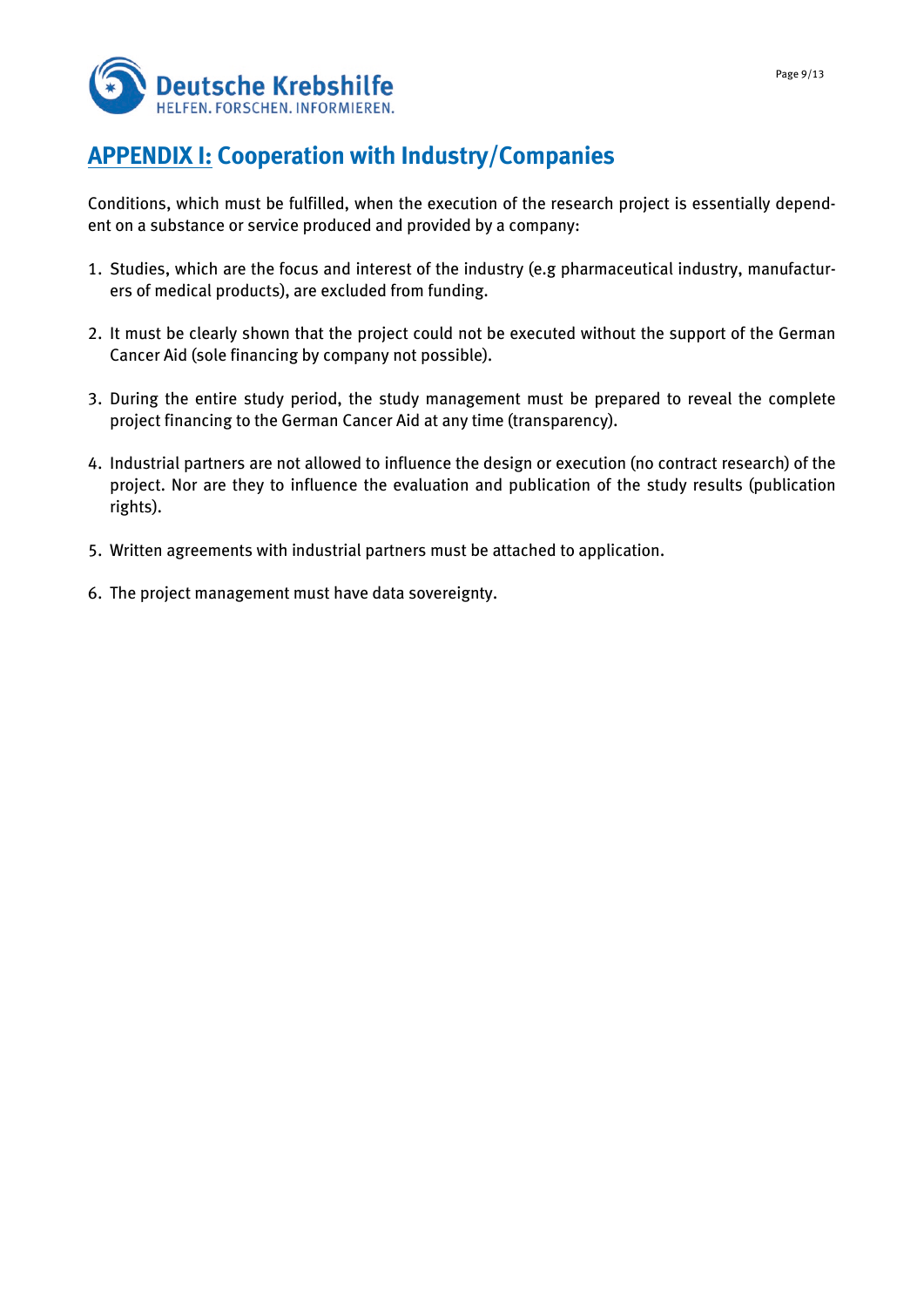

# **APPENDIX II: Summary of requested funding (Section number 5.6)**

| Institution(s)<br>(If more than one<br>institute/clinic is<br>involved) | Personnel*<br>(Position, full- or part-time in %, salary<br>grade and number of months to be em-<br>ployed) | <b>Consumables</b><br>(Total amounts) | <b>Animal Costs</b><br>(Total amounts) | <b>Investments</b><br>(Total amounts) | Travel**<br>(Only meetings<br>with cooperation<br>partners) | Other***<br>(Total amounts) | <b>Total</b> |
|-------------------------------------------------------------------------|-------------------------------------------------------------------------------------------------------------|---------------------------------------|----------------------------------------|---------------------------------------|-------------------------------------------------------------|-----------------------------|--------------|
|                                                                         | e.g., 1 Technician 100%, TV-L E9,<br>36 months                                                              |                                       |                                        |                                       |                                                             |                             |              |
|                                                                         |                                                                                                             |                                       |                                        |                                       |                                                             |                             |              |
|                                                                         |                                                                                                             |                                       |                                        |                                       |                                                             |                             |              |
|                                                                         |                                                                                                             |                                       |                                        |                                       |                                                             |                             |              |
| <b>Total</b>                                                            |                                                                                                             |                                       |                                        |                                       |                                                             |                             |              |

**\*** For personnel costs, please give the title of the position(s) (e.g., Technician, Scientific Assistant, PhD Student, physician) and the salary grade in accordance with the collective agreement for federal state public employees (TV-L X).

**\*\* No travel costs for congress/convention trips**.

**\*\*\*** For all contracts/agreements to third parties or within the institution. Please enclose corresponding estimates of costs. **No publication costs**.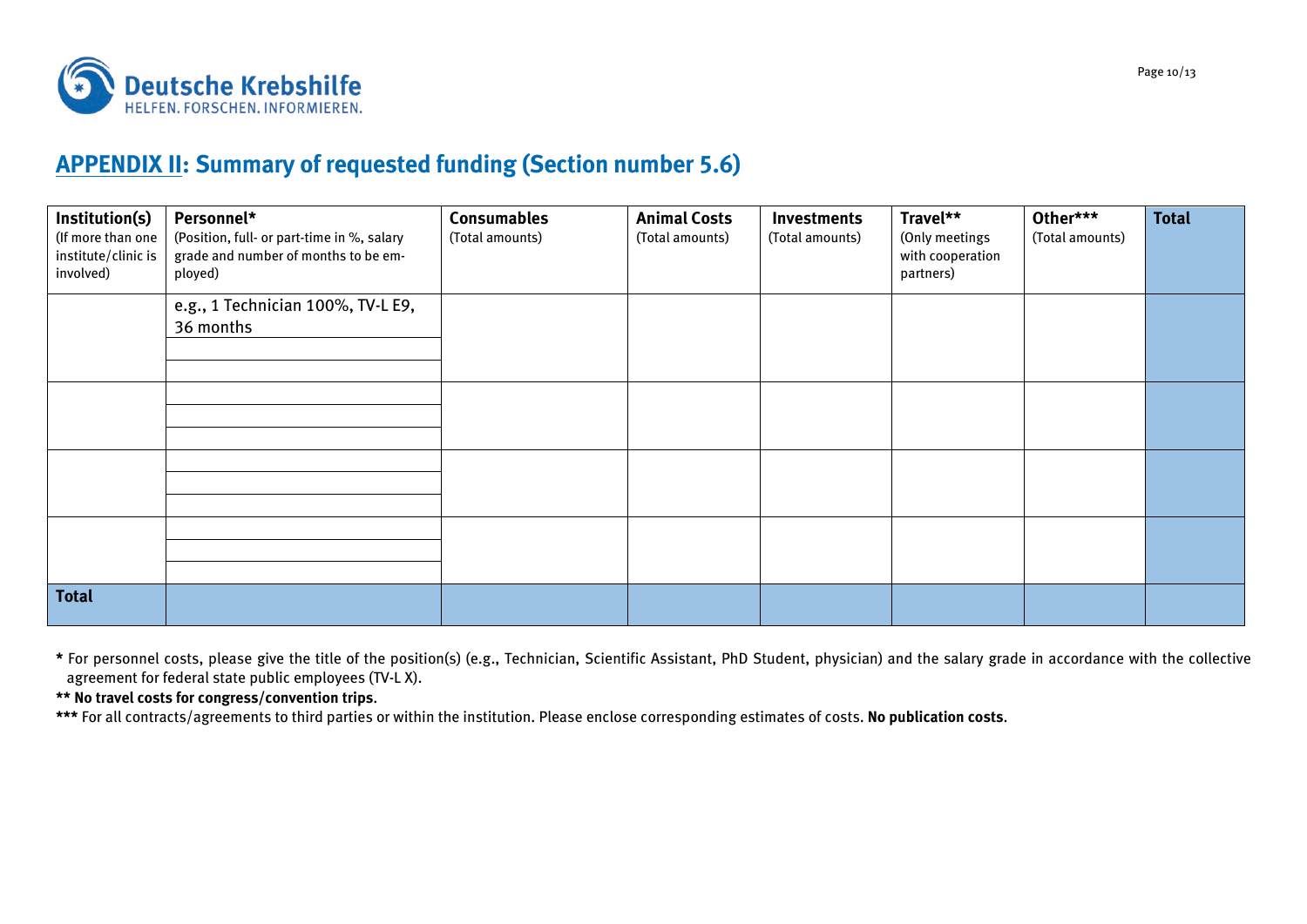

# **APPENDIX III: 'Genetic Engineering Studies at Safety levels 1 and 2'**

Project Title:

Applicant:

I/we confirm that - in the event of the approval of the application - the regulations of the Law on the Regulation of Genetic Engineering (Law on Genetic Engineering - GenTG) and the relevant ordinances that have been passed will be complied with during the performance of the planned genetic engineering studies and when working with genetically modified organisms, as planned in the context of the above project. I/ we declare that the genetic engineering studies will only be performed when the official approvals are available, as required in this law and in the relevant ordinances that have been passed. If demanded, these must be presented to the Deutsche Krebshilfe. I/we declare that no genetic engineering studies of safety levels 3 or 4 will be performed. The responsible project manager - in accordance with GenTG - will be informed of the planned genetic engineering studies.

| Date | Name | <b>Applicant's Signature</b> | <b>Signature of Cooperation Partner</b> |
|------|------|------------------------------|-----------------------------------------|
|      |      |                              |                                         |
|      |      |                              |                                         |
|      |      |                              |                                         |
|      |      |                              |                                         |
|      |      |                              |                                         |
|      |      |                              |                                         |
|      |      |                              |                                         |
|      |      |                              |                                         |
|      |      |                              |                                         |
|      |      |                              |                                         |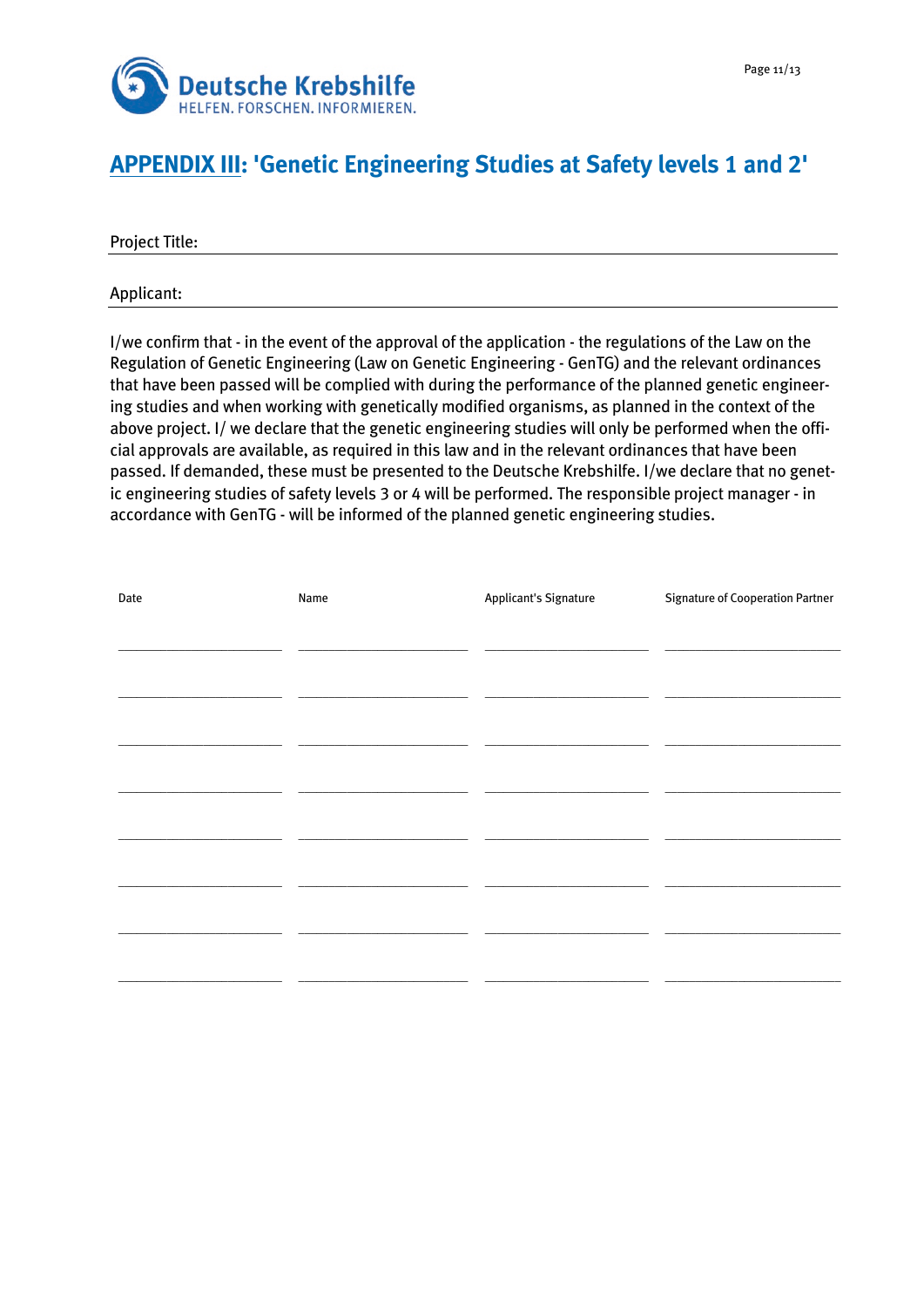

# **APPENDIX IV: 'Animal Experiments'**

Project title:

Applicant:

I/we confirm that - in the event of the approval of the application - the regulations of the Law on Animal Protection and the General Administrative Procedure for Performing Animal Experiments (each in the current version) will be complied with during the performance of the animal experiments, as planned in the context of the above project. I/ we declare that animal experiments requiring notification or approval and all studies linked to the isolation of animal tissues will only be performed when the official approvals or confirmation of notification are available. If demanded, these must be presented to the Deutsche Krebshilfe. The responsible Animal Protection Officer will be informed of the planned animal experiments and must issue a statement.

| Date | Name | <b>Applicant's Signature</b> | <b>Signature of Cooperation Partner</b> |
|------|------|------------------------------|-----------------------------------------|
|      |      |                              |                                         |
|      |      |                              |                                         |
|      |      |                              |                                         |
|      |      |                              |                                         |
|      |      |                              |                                         |
|      |      |                              |                                         |
|      |      |                              |                                         |
|      |      |                              |                                         |
|      |      |                              |                                         |
|      |      |                              |                                         |
|      |      |                              |                                         |